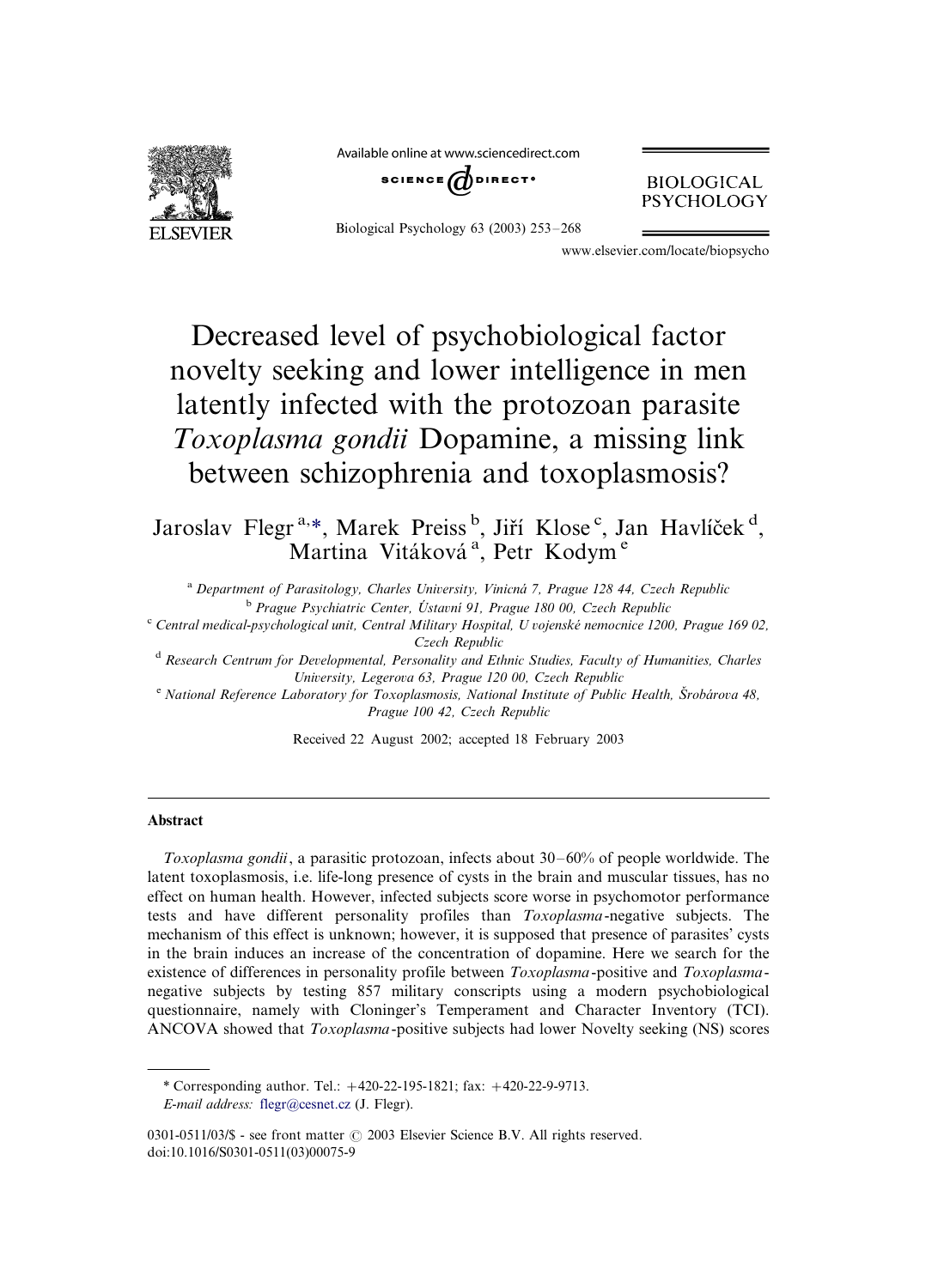$(P=0.035)$  and lower scores for three of its four subscales, namely Impulsiveness ( $P=0.049$ ), Extravagance ( $P = 0.056$ ) and Disorderliness ( $P = 0.006$ ) than the Toxoplasma-negative subjects. Differences between *Toxoplasma*-negative and positive subjects in NS was inversely correlated with duration of toxoplasmosis estimated on the basis of concentration anti-Toxoplasma antibodies ( $P = 0.031$ ). Unexpectedly, the infected subjects had also lower IQ  $(P_2=0.003)$  and lower probability of achieving a higher education ( $P_2 < 0.0000$ ). Decrease of NS suggests that the increase of dopamine in brain of infected subjects can represent a missing link between toxoplasmosis and schizophrenia.

 $\odot$  2003 Elsevier Science B.V. All rights reserved.

Keywords: Toxoplasmosis; Schizophrenia; Dopamine; Manipulation hypothesis; TCI; IQ; Parasite; Behavior

#### 1. Introduction

About  $30-60\%$  of the population in both developed and developing countries is infected with the parasitic protozoon Toxoplasma gondii. Definitive hosts of Toxoplasma are various species of felids and the intermediate host can be virtually any mammal or bird species, including humans. The human hosts usually acquire infection by consumption of raw or undercooked meat containing tissue cysts of Toxoplasma or by ingestion of food contaminated by cat feces containing Toxoplasma oocysts. In an immunocompetent human the acquired toxoplasmosis, characterized by rapid reproduction of tachyzoites in cells of different tissues, is a relatively mild disease. Usually, it is unrecorded or is misdiagnosed as a common viral or bacterial disease. Within weeks or months the tachyzoits disappear and tissue cysts form in various tissues, mainly in the brain and muscles. The latent toxoplasmosis, i.e. life-long presence of these cysts and presence of anamnestic concentrations of anti-*Toxoplasma* antibodies in immunocompetent subjects, is considered asymptomatic and harmless [\(Remington and Krahenbuhl, 1982\)](#page-14-0). However, a recent study on blood donors showed that subjects with latent toxoplasmosis have significantly impaired psychomotor performance (prolonged simple reaction times) in comparison with  $Toxoplasma$ -negative subjects (Havlíček [et al., 2001](#page-13-0)). It is also known that subjects with latent toxoplasmosis express specific changes in some personality factors measured with 16PF questionnaire [\(Flegr and](#page-13-0) [Hrdy´, 1994; Flegr et al., 1996, 2000\)](#page-13-0). The differences in psychomotor performance and personality factors increase with duration of infection (Havlíček et al., 2001; [Flegr et al., 2000](#page-13-0)). Animal studies have shown specific behavioral changes in Toxoplasma-infected rodents. Infected mice have impaired motor performance [\(Hutchison et al., 1980b; Hay et al., 1983a](#page-14-0)), deficits in learning capacity and memory [\(Witting, 1979\)](#page-15-0), higher activity levels both in novel and familiar environments [\(Hutchison et al., 1980a; Hay et al., 1983b, 1984b, 1985\)](#page-14-0) lower ability of discrimination between familiar and novel surroundings [\(Hutchison et al., 1980a;](#page-14-0) [Hay et al., 1984a\)](#page-14-0), and longer reaction times (Hrdá et al., 2000). Infected rats have higher activity levels ([Webster, 1994\)](#page-15-0), lower neophobia ([Webster et al., 1994\)](#page-15-0), reduced learning capacity ([Witting, 1979](#page-15-0)) and reduced specific predator avoidance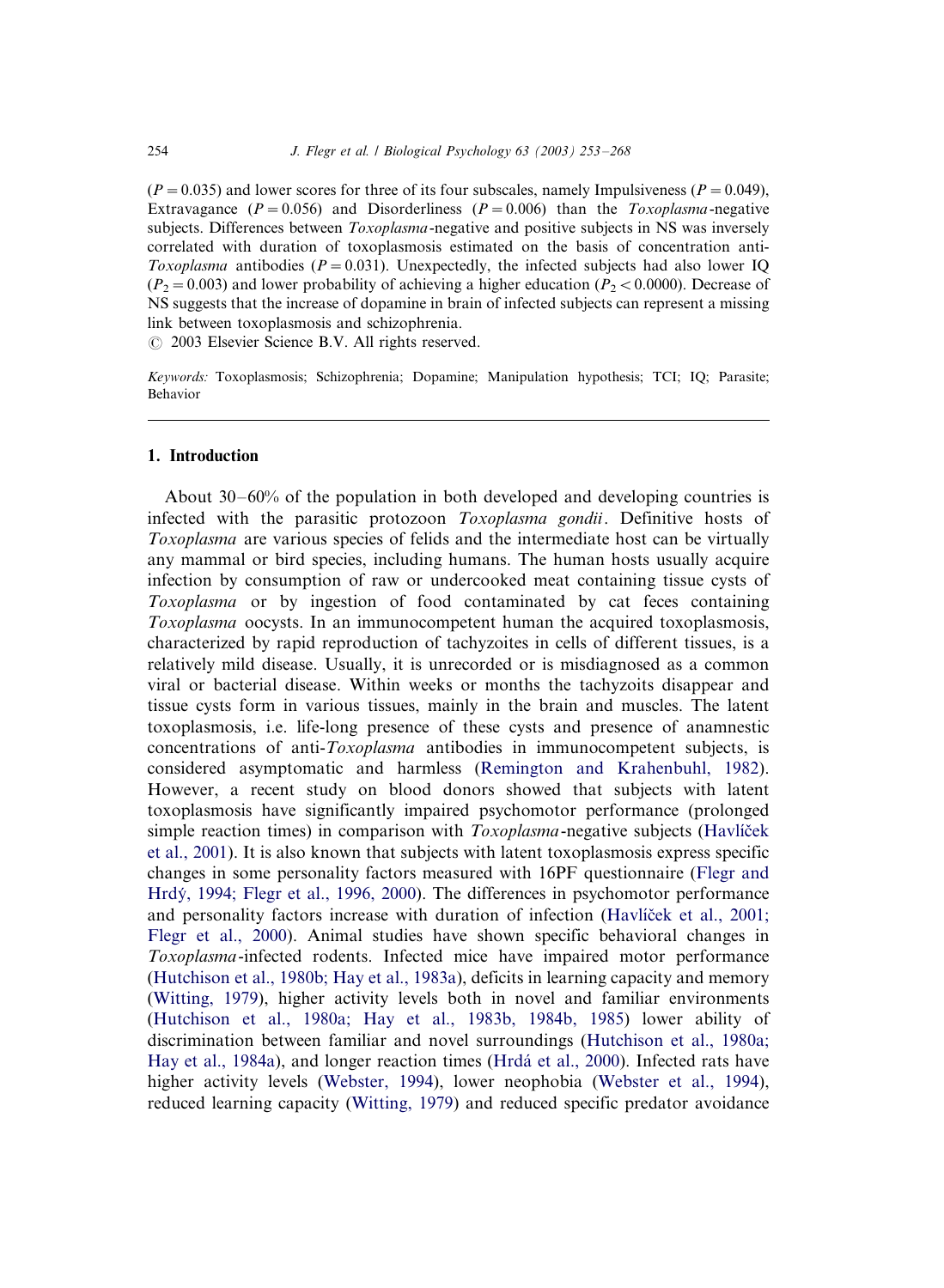[\(Berdoy et al., 2000\)](#page-13-0). The neurophysiological mechanism of these changes is unknown. However, it can be related to increased concentrations of dopamine observed in brain of chronically infected mice ([Stibbs, 1985\)](#page-14-0).

All previous human studies used Cattell's 16PF to estimate personality profiles of experiment subjects. Presently, however, several personality questionnaires are available which might be better suited for searching for biological agent-induced personality changes and for the neurological mechanism of the personality factor shift. For example, Cloninger's Temperament and Character Inventory (TCI) questionnaire ([Cloninger et al., 1994](#page-13-0)) provides the personality factors that are supposed to be correlated with concentration of particular neurotransmitters in the brain tissue. Cloninger's psychobiological model ([Cloninger et al., 1993](#page-13-0)) based on neuropharmacological studies in humans and animals recognizes four dimensions of temperament, namely Harm avoidance (HA), Novelty seeking (NS), Reward Dependence (RD) and Persistence (PE), and three dimensions of character, i.e. Self-directedness (SD), Cooperativeness (C) and Self-transcendence (ST). Dimensions of temperament, defined as individual differences in emotion-based habit patterns, are moderately heritable, stable from childhood through adulthood, and structurally consistent in different cultures and ethnic groups. In contrast, character is weakly heritable but moderately influenced by sociocultural learning. It develops in a stepwise manner from infancy through late adulthood, and the timing and rate of transition between levels of maturity depend on antecedent temperament configuration and sociocultural education (Sv[rakic et al., 1996](#page-15-0)). On the basis of neuropharmacological, neuroanatomic and biochemical data, each dimension of temperament has been related to specific central neurotransmitters: HA to GABA  $(\gamma$ -aminobutyric acid) and serotonin, NS to dopamine, RD to norepinephrine and PE to glutamate and serotonin ([Cloninger et al., 1993\)](#page-13-0). The dimension NS, which should negatively correlate with concentration of dopamine in the ventral midbrain, has four subscales: Exploration excitability (NS1), Impulsiveness (NS2), Extravagance (NS3) and Disorderliness (NS4). The level of the factor Novelty seeking was reported to be associated with certain alleles of dopamine transporter and receptors [\(Benjamin et al., 1996; Ebstein et al., 1996](#page-13-0)). These results, however, are still controversial [\(Paterson et al., 1999](#page-14-0)).

The aim of our study is to search for the existence of differences in personality profile between Toxoplasma-positive and Toxoplasma-negative subjects using a modern psychobiological questionnaire. For this purpose, a group of 857 military conscripts was serologically tested for latent toxoplasmosis and their personality profile was monitored with the TCI questionnaire.

# 2. Methods

# 2.1. Subjects

All personality testing was performed at the Central Military Hospital at Prague. Personality data were collected during regular psychological examinations of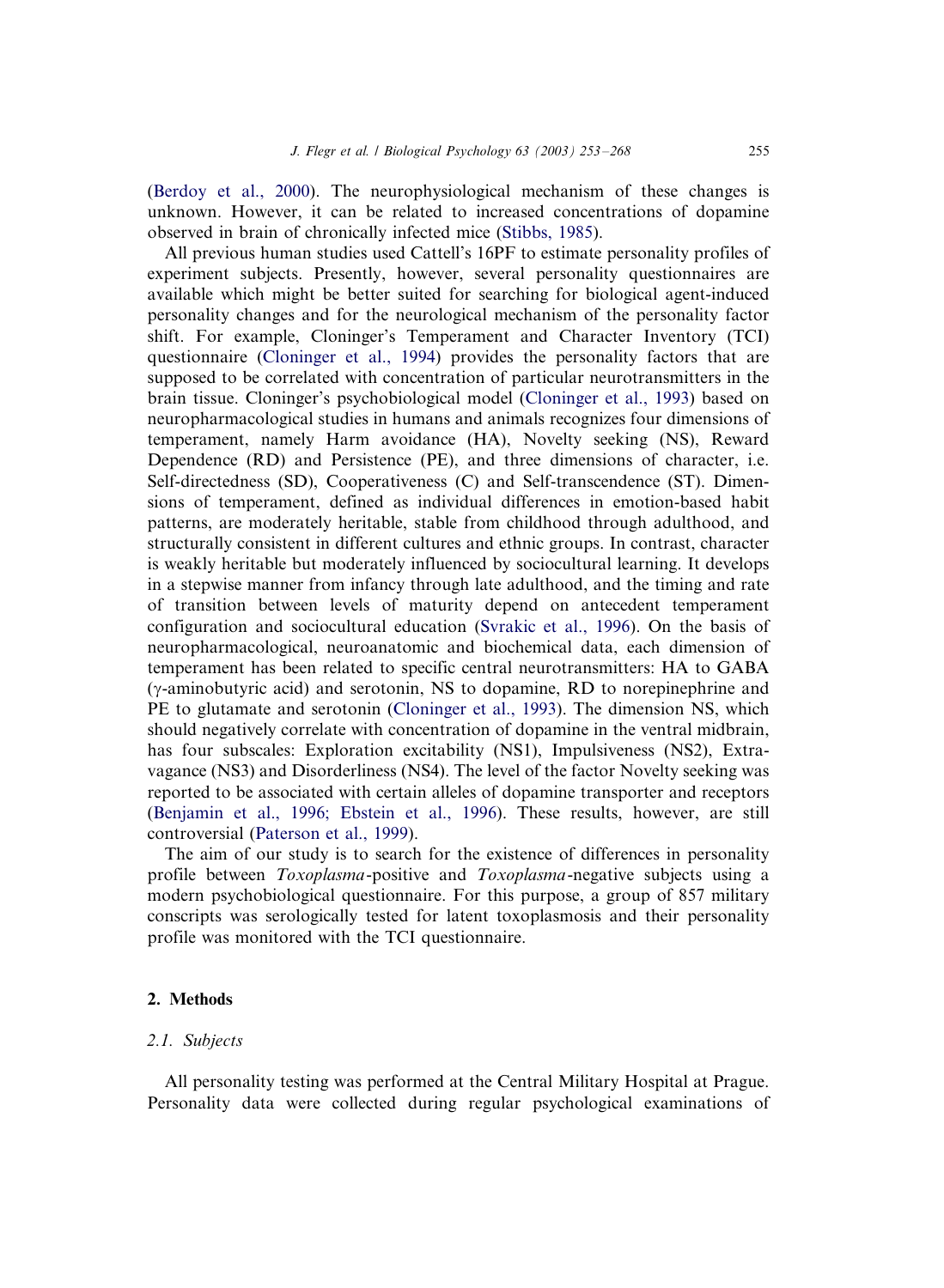conscripts (men), aspirants to three military specializations, namely the military guards (guards), the military castle-guards (presidential guards) and the military drivers (drivers). All subjects were asked to voluntarily participate in the research project and to sign the informed consent form. Approximately 80% consented to the use of the results of their psychological and serological tests for the toxoplasmosis research and provided 5 ml of blood for serological examination. The recruitment of experimental subjects was performed during six drafts between January 2000 and July 2001. Only subjects aged 19–21 were included in the data set. By this, we not only obtained a more age-homogeneous experimental set of 857 men but also excluded an important category of potential outliers, i.e. the subjects who successfully avoided regular compulsory military service for more than 3 years, and also all subjects with higher (university) education. The number of subjects with higher education was low  $(N=7)$  and their presence in the experimental set would have caused imbalance in the experimental design.

## 2.2. Personality tests

Personality testing was performed with a computerized form of the TCI [\(Cloninger et al., 1994](#page-13-0)) translated by Kožený and Tišanská (1998) with modification of two questions and with the Cloninger validization scale substituted with the Eysenck's Lie scale EPQ/R. The actual Czech version of the questionnaire is available at <http://www.prfdec.natur.cuni.cz/flegr/cloninger/cloninger02>. The final questionnaire [\(Preiss and Klose, 2001](#page-14-0)) contained all 226 items of TCI and 12 items of the Lie scale. The subjects received written instructions to press the Yes or No key for particular items, depending whether the sentence on computer screen characterized their usual and most probable behavior or feelings in described situations.

Testing of intelligence was performed with the Otis questionnaire [\(Otis, 1954](#page-14-0)) modified and translated by Vacif (1973). The modified Otis test is a standard verbal intelligence test used by the Czech Army. It consists of 32 questions focused on an understanding of given relationships, linguistic sensitivity, and developed vocabulary. It requires definition of concepts as expressed by the closest descriptive characteristics, selection of concepts according to common characteristics of objects, choice of antitheses, rejection of disparate concepts and explanation of proverbs.

## 2.3. Immunological tests for toxoplasmosis

All serological tests were carried out in the National Reference Laboratory for Toxoplasmosis, the National Institute of Public Health, Prague. Specific IgG and IgM antibody titres for toxoplasmosis were determined by ELISA (IgG: SEVAC, Prague, IgM: TestLine, Brno), optimized for early detection of acute toxoplasmosis (Pokorný [et al., 1989\)](#page-14-0) and with complement fixation test (CFT) (SEVAC, Prague) which is more sensitive and, therefore, more suitable for the detection of old T. gondii infections [\(Warren and Sabin, 1942\)](#page-15-0). The titre of anti-Toxoplasma antibodies in sera was measured in dilutions between 1:8 and 1:1024. The subjects with negative results of IgM ELISA (positivity index  $< 0.9$ ) and either CFT titres equal or higher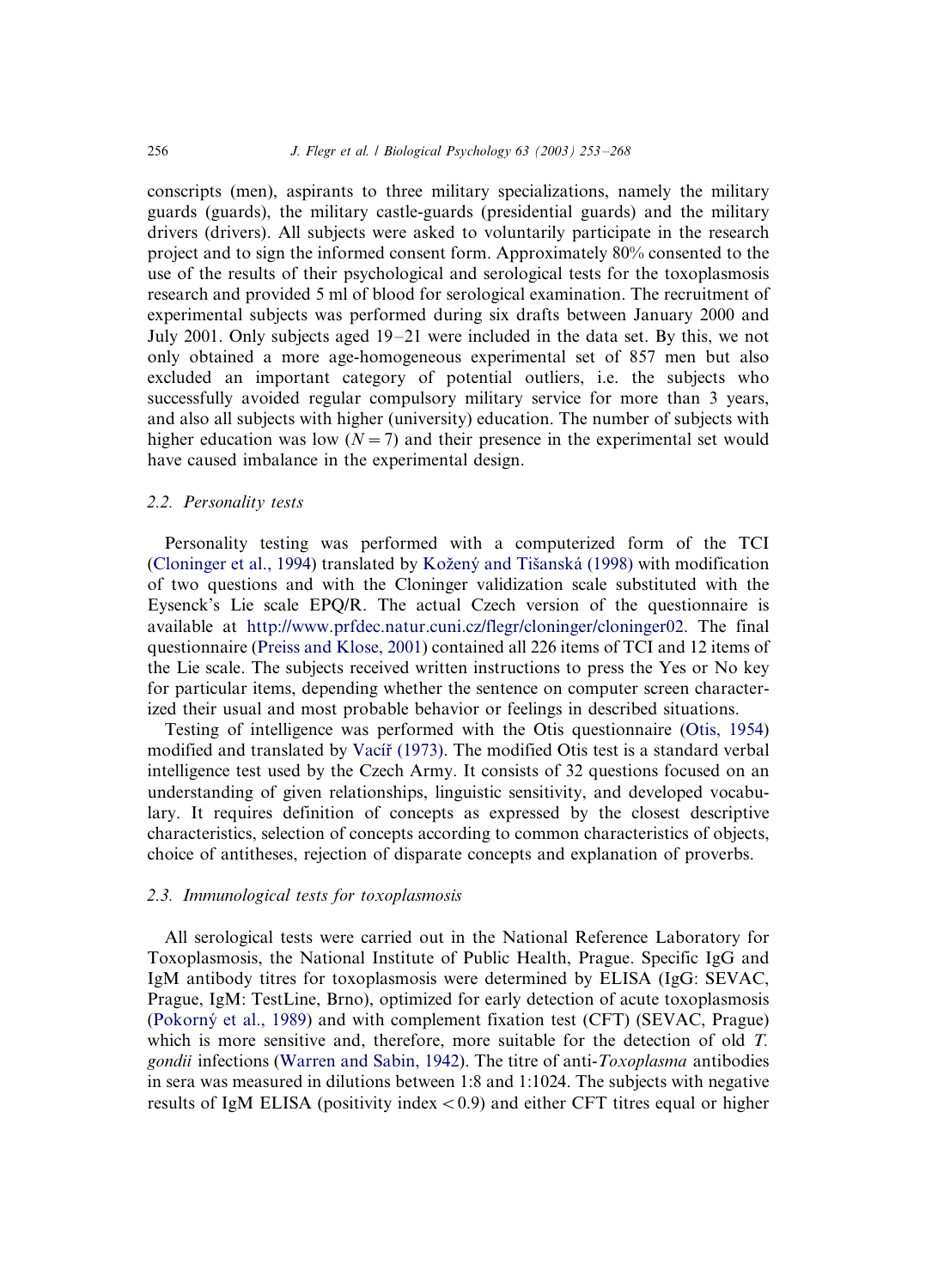than 1:8 or absorbance in IgG ELISA  $> 0.250$ , i.e. approximately 10 IU/ml were considered latent-toxoplasmosis positive.

#### 2.4. Statistics

Software package R v. 1.4.0 was used for comparison of alternative ANOVA models and for evaluation of statistical test assumptions. Statistica<sup>®</sup> v.6.0 was used for all other statistical testing, i.e. for Log-linear analyses, ANCOVA, linear regression, and nonparametric regression. The results of testing of ANCOVA assumptions, namely of the testing of normality of data distribution, normality of residuals and homogeneity of variances were nonsignificant for all studied models. Prior to nonparametric regression, the personality factors were standardized with respect to variables of profession, draft term, education and intelligence by computing standardized residuals using an ANCOVA test. The same approach was also used for standardization of the intelligence in respect to the variables profession, draft term and education. The residuals were used also in descriptive statistics ([Figs. 2 and 3](#page-6-0)). We used nonparametric Kendall tests for testing correlations between anti-*Toxoplasma* antibodies titres (five-points ordinal scale 1, 2, 3, 4, 5 for titres 1:8, 1:16, 1:32, 1:64, and 1:128, respectively) and the standardized residuals of personality factors.

## 3. Results

The experimental sample consisted of 857 men, aspirants to three different military professions, namely 315 guards, 318 presidential guards and 224 drivers. 567 (66.2%) subjects achieved elementary education and 290 (33.8%) secondary education. The sample comprised 628 (73.3%) Toxoplasma-negative subjects and 229 (26.7%) subjects with latent toxoplasmosis. [Fig. 1](#page-5-0) shows the prevalence of toxoplasmosis in aspirants to different military professions. The results of log-linear analysis with factors defined as military profession (1), draft term (2), education (3) and toxoplasmosis (4) indicated the existence of three statistically significant interactions, namely education–toxoplasmosis, military profession–draft term, and education–draft term interactions. The model that included also the toxoplasmosis– education interaction (21 43 32) explained the existing variability far better than the model without the interaction (21 32), ( $\chi^2$  = 191.35, 2 d.f., P < 0.0000). The reasons for existence of military profession–draft term and education–draft term interaction were obvious, being caused by seasonal differences in army needs of particular military professions and by difference in draft term of subjects with elementary and secondary education. On the other hand, no similar explanation exists for the highly significant interaction between toxoplasmosis and education, i.e. for pronounced underrepresentation of subjects with secondary education among *Toxoplasma*positive conscripts. Among 626 Toxoplasma-negative conscripts 36.3% subjects had finished secondary education while among 229 Toxoplasma-positive conscripts the frequency of subjects with secondary education was only 27.1%.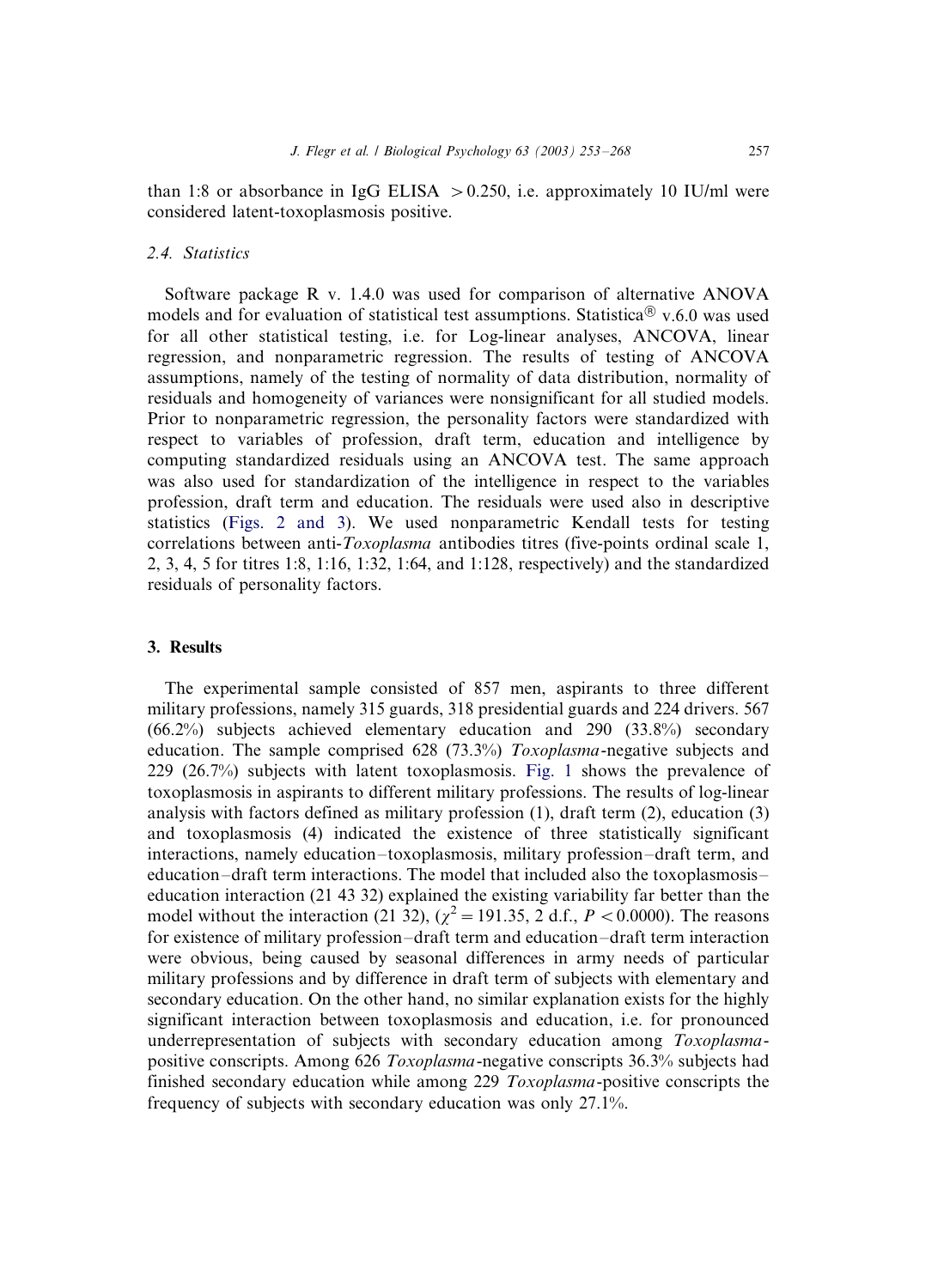<span id="page-5-0"></span>

Fig. 1. Differences between Toxoplasma -negative (1) and Toxoplasma-positive (2) subjects in the factors verbal intelligence (A) and Novelty seeking (B).

Toxoplasma-positive subjects scored significantly lower in the test of verbal intelligence than the Toxoplasma-negative subjects, Fig. 1A. The statistical effect of toxoplasmosis on intelligence was highly significant even after the effects of military profession, education and draft term were controlled (ANOVA,  $F_{1,810} = 8.73$ ,  $P =$ 0.003). As some of the personality factors (Lie score, HA, RD, C, ST) were correlated with factor intelligence, we included intelligence measured with the Otis test among confounding factors in further analyses.

The result of ANCOVA tests for all seven personality factors, i.e. four factors of human temperament (HA, NS, RD, PE) and three factors of human character (SD, C, ST), showed that after elimination of effects of military profession, draft term, education, and intelligence only the factor Novelty seeking (NS), was lower in Toxoplasma-positive subjects ( $F_{1,809} = 3.78$ ,  $P = 0.052$ ), Fig. 1B. The decrease of Novelty seeking was apparent in three of four of Novelty seeking subscales (NS2- Impulsiveness:  $F_{1,809} = 3.719$ ,  $P = 0.054$ , NS3-Extravagance:  $F_{1,809} = 3.254$ ,  $P =$ 0.072, NS4-Disorderliness:  $F_{1,809} = 7.163$ ,  $P = 0.008$ ). In contrast, the Toxoplasmapositive subjects scored slightly higher in the subscale NS1-Exploration excitability (NS1:  $F_{1,809} = 2.318$ ,  $P = 0.128$ ). Toxoplasma-positive subjects had also a slightly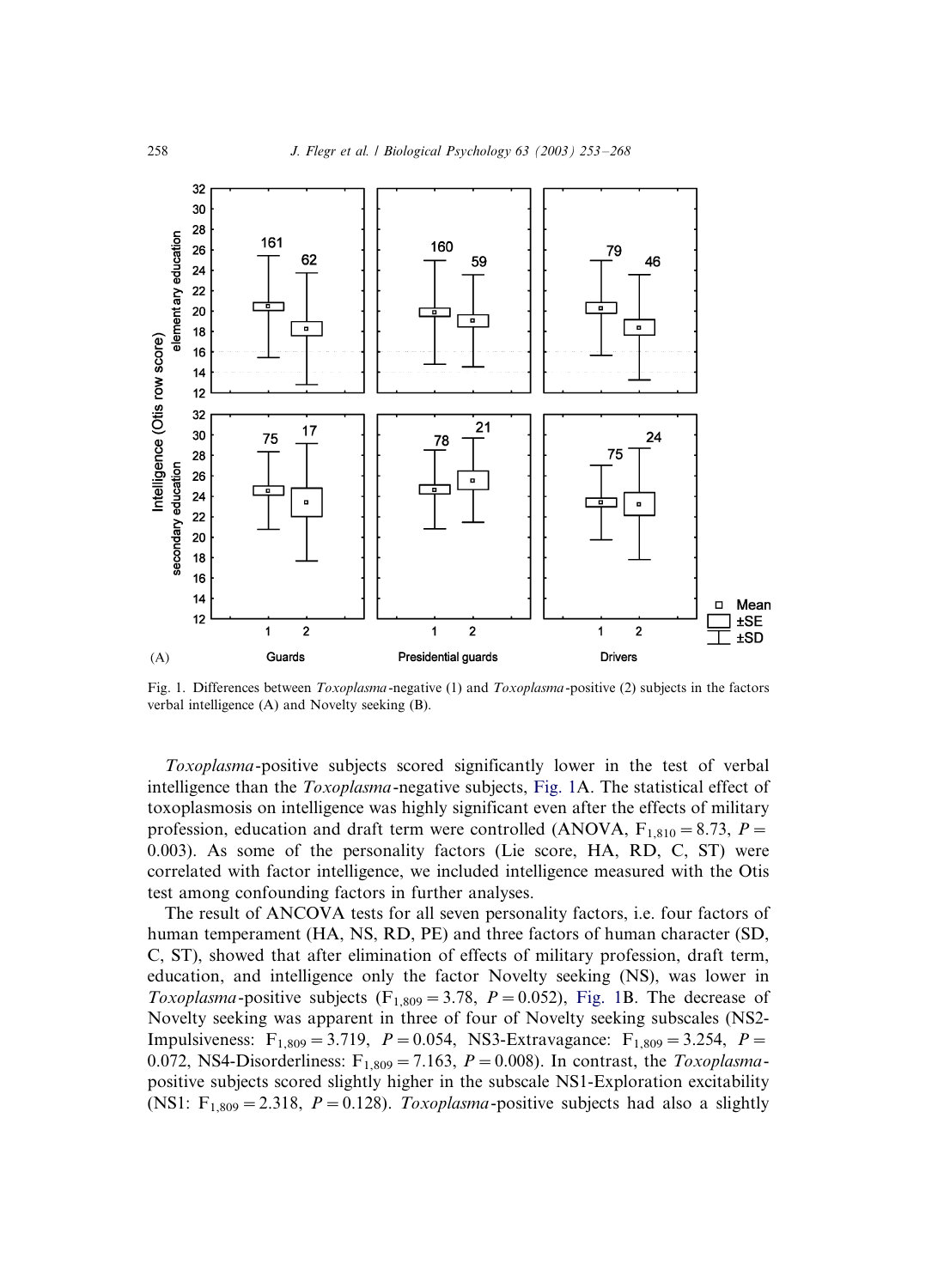<span id="page-6-0"></span>

Fig. 2. Negative correlation between factors Novelty seeking and Lie score. The effects of confoundings military profession, draft term, education and intelligence were controlled independently for both factors.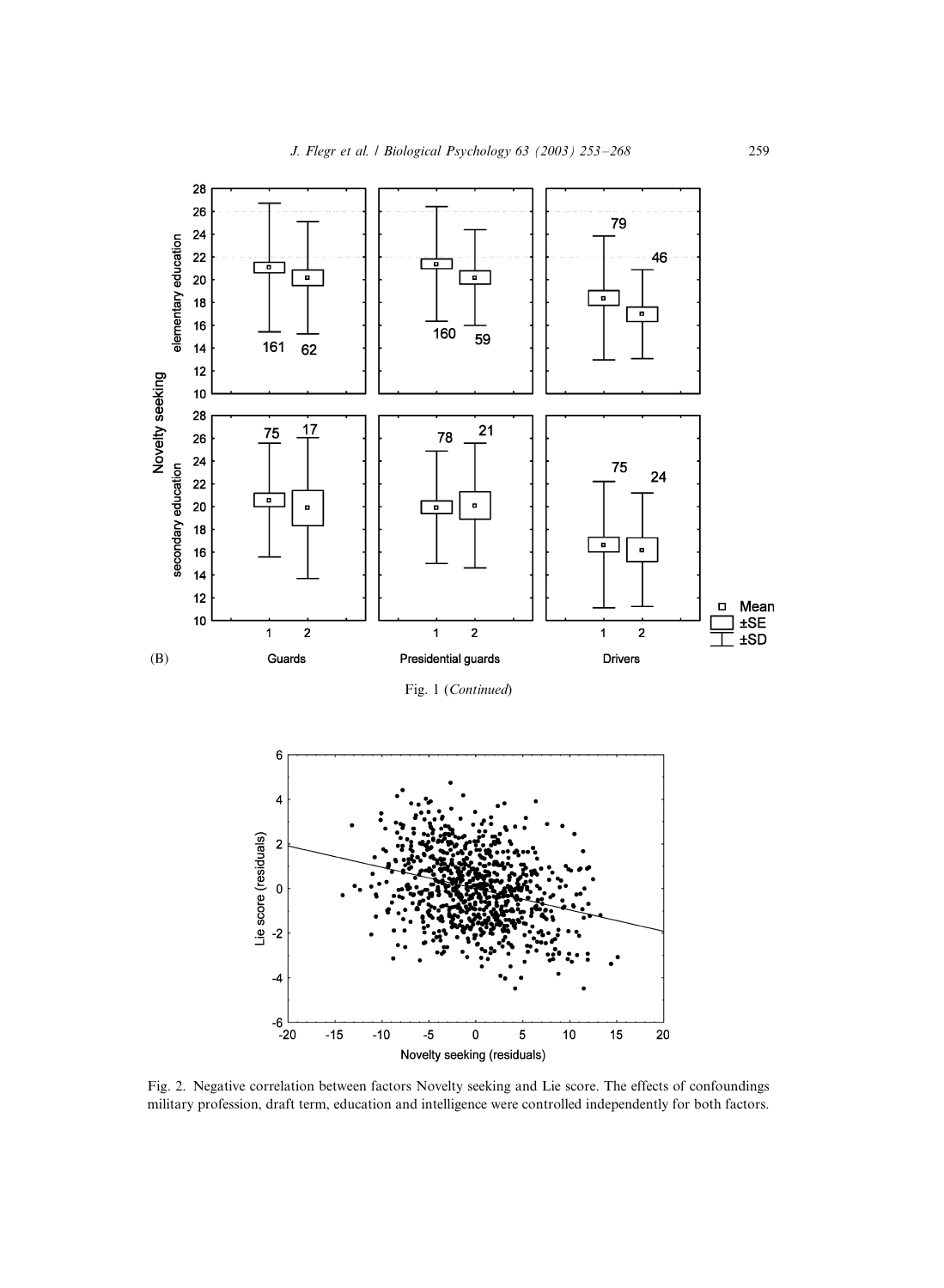higher Lie-score (L) ( $F_{1,809} = 4.121$ ,  $P = 0.09$ ). However, the lie score was negatively correlated with the factor Novelty seeking [Fig. 2](#page-6-0), ( $\beta = -0.29$ , F<sub>1,855</sub> = 80.86, P < 0.000). After the elimination of the effects of Novelty seeking, intelligence, military profession, draft term and education, the difference in Lie score between Toxoplasma-positive and Toxoplasma-negative subjects disappeared ( $F_{1,808} = 1.49$ ,  $P = 0.223$ .

To obtain a more precise estimation of the effects of latent toxoplasmosis it is necessary to eliminate possible effects of both confounding factors and also their interactions. Therefore, we compared sums of squared residuals of models that included the factors military profession, draft term, education and binary interactions of these confoundings, and either included or not the effect of toxoplasmosis. Again, the model that included also the effect of toxoplasmosis was significantly better (i.e. explained a significantly greater part of total variability) only for the factor Novelty seeking and three of its subscales (NS:  $F_{1,836} = 4.46$ ,  $P = 0.035$ , NS1:  $F_{1,836} = 1.80, P = 0.180, NS2: F_{1,836} = 3.89, P = 0.049, NS3: F_{1,836} = 3.66, P = 0.056,$ NS4:  $F_{1,836} = 7.59$ ,  $P = 0.006$ ). Similar results were obtained when the models also included the effects of intelligence and interactions between intelligence and other confounding factors (results not shown).

In our experience, some of the questions of the TCI questionnaire are relatively difficult for subjects with lower intelligence to understand. Therefore, we performed all analyses including only 789 subjects who achieved Otis raw score of 14 and higher. The raw score 14 corresponds to the IQ 70 for subjects with elementary education. In this subset the effects of latent toxoplasmosis on Cloninger personality factors were stronger, although qualitatively the results were approximately the same as for the total data. Statistical significance of ANOVA tests of difference of sum of squared residuals was 0.031, 0.753, 0.045, 0.071, 0.011 for factors NS, NS1, NS2, NS3, and NS4, respectively.

The association between personality factors and toxoplasmosis could be caused either by induction of a personality factor shift by toxoplasmosis or by increased probability of Toxoplasma infection in subjects with a particular combination of personality factors. Only in the former case is the correlation between personality factor and duration and intensity of T. gondii infection expected to exist. The duration and intensity of *Toxoplasma* infection can be roughly estimated on the basis of concentration of anti-Toxoplasma antibodies. Therefore, we tested the correlation between levels of antibodies and either Novelty seeking or intelligence in the subset of *Toxoplasma*-positive subjects. We computed the modified Novelty seeking factor ( $NS<sup>M</sup>$ ) for all subjects by subtracting the NS1 subscale from NS, i.e. by removing the effect of only the NS subscale in which *Toxoplasma*-positive subjects scored (nonsignificantly) higher than  $Toxoplasma$ -negative subjects (see [Section 4](#page-9-0)). The Kendal test showed no correlation between CFT titres and  $NS<sup>M</sup>$  or intelligence adjusted with respect of the factors military profession, draft term and education ([Fig. 3\)](#page-8-0). On the other hand, a linear regression test for *Toxoplasma*positive subjects suggested a negative correlation between  $NS<sup>M</sup>$  and concentration of anti-Toxoplasma antibodies measured with IgG ELISA ( $\beta = -0.13$ , F<sub>1,223</sub> = 3.83,  $P = 0.052$ ) ([Fig. 4\)](#page-9-0). After removing subjects with rather recent or intensive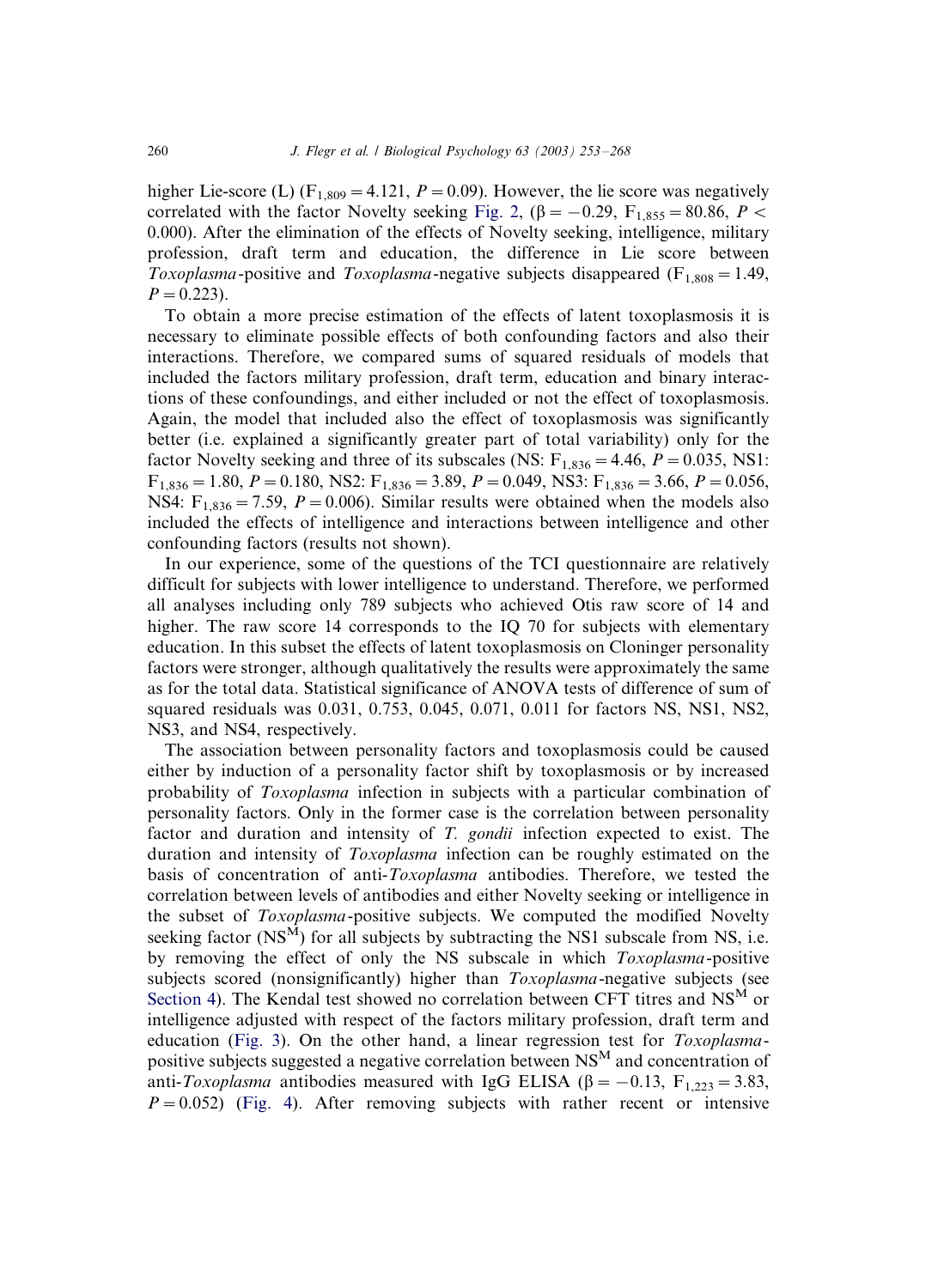<span id="page-8-0"></span>

Fig. 3. Correlation between anti-*Toxoplasma* immunity measured with CFT and (A) intelligence and (B) Novelty seeking. The y -axis shows standard residuals of intelligence or Novelty seeking obtained by ANCOVA for military profession, draft term, education and for the factor Novelty seeking as well as intelligence as independent variables. The ''negative'' group consists of Toxoplasma -negative subjects. The group with lowest antibody titres (1:8) consists of subjects with the longest duration of Toxoplasma infection.

toxoplasmosis (IgG ELISA  $> 1.8$ ) the negative correlation was even stronger  $(\beta = -0.16, F_{1,177} = 4.71, P = 0.031)$ . Although the correlation between antibody concentration and intelligence was not significant, Fig. 3A suggests that the influence of toxoplasmosis on human personality is stronger in subjects with a higher concentration of antibodies.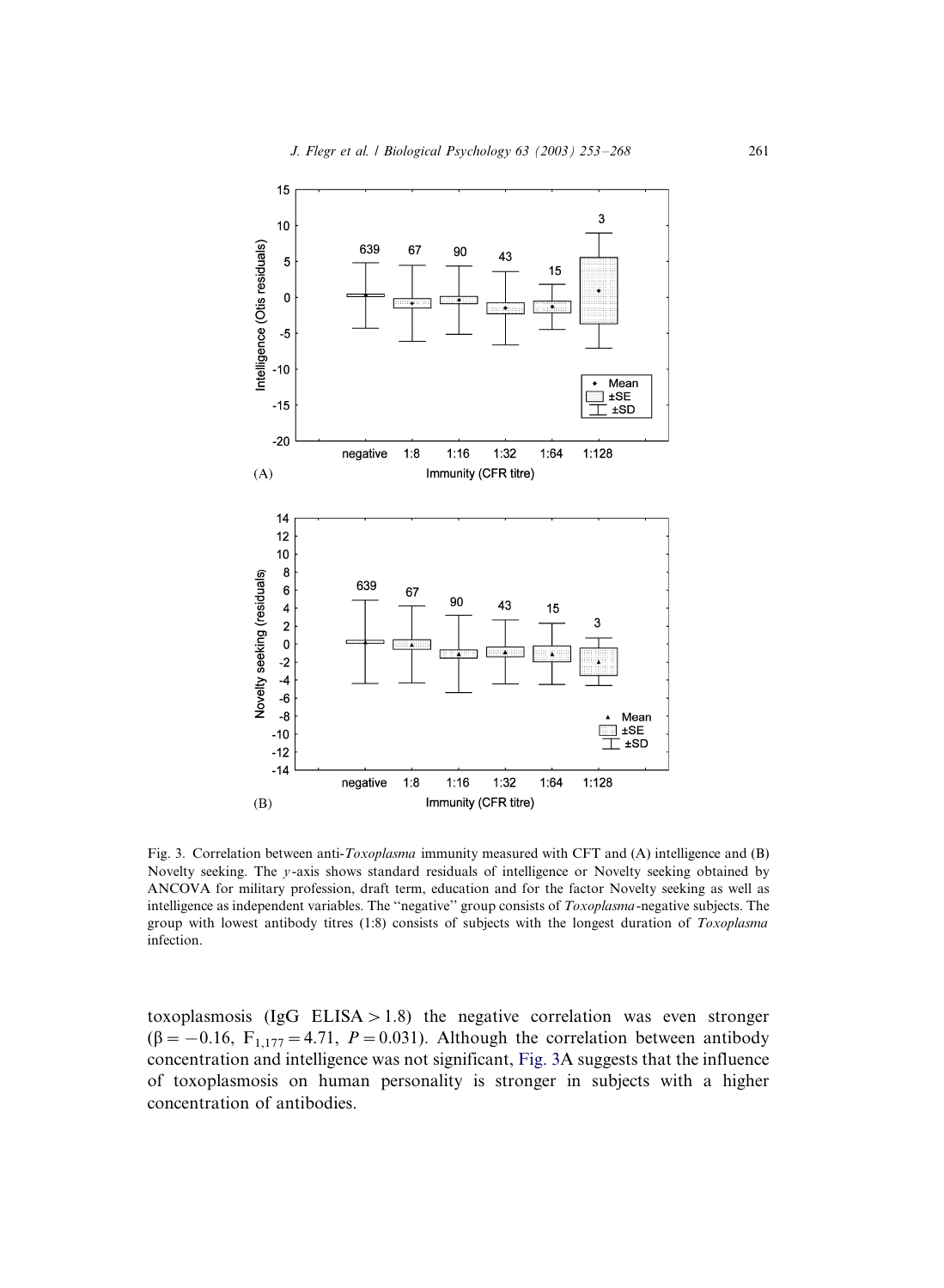<span id="page-9-0"></span>

Fig. 4. Correlation between concentrations of anti-Toxoplasma antibodies measured with ELISA and (A) intelligence and (B) Novelty seeking. The y-axis shows standard residuals of intelligence or Novelty seeking obtained by ANCOVA for military profession, draft term, and education and for the factor Novelty seeking also intelligence as independent variables.

#### 4. Discussion

Analysis of a sample of 857 conscripts showed that Toxoplasma-positive subjects were significantly overrepresented among people with only elementary education, had significantly lower verbal intelligence and significantly lower factor of Novelty seeking. The lower values of three of four NS subscales (NS2-NS4) suggest that the Toxoplasma-positive subjects are on average more reflective, tend to require more detailed information when making an opinion and are not easily distracted.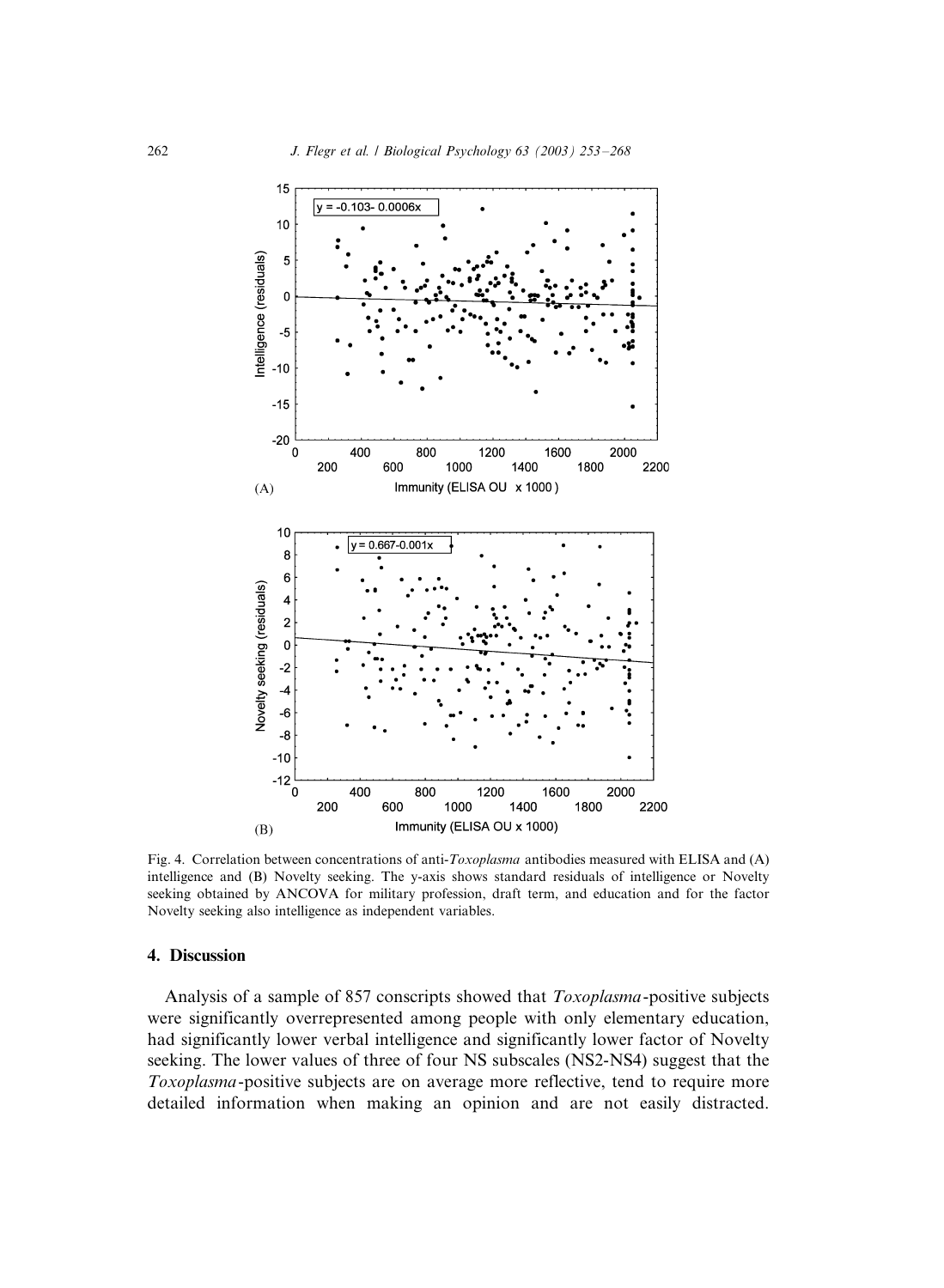Toxoplasma-positive subjects are also more reserved, slow, controlled; they do not waste their energy and feelings. They tend to be organized, methodical, and prefer activities with strict rules and regulations. Differences in six other TCI personality factors and in Eysenck Lie score were not significant after the effects of confounding variables were controlled. Difference in Novelty seeking between Toxoplasmapositive and Toxoplasma-negative subjects decreased with the anti-Toxoplasma antibodies level, the indirect indication of duration and intensity of Toxoplasma infection.

The NS1 (Exploratory excitability) was slightly higher in Toxoplasma-positive subjects. It has already been demonstrated by others that NS1 has only a low correlation with other NS subscales ([Hansenne et al., 2001\)](#page-13-0). The results of factor analysis have shown that the NS1 subscale loads on the factor HA rather than Novelty seeking ([Hansenne et al., 2001](#page-13-0)). After removing the subscale NS1 from the NS scale, the statistical significance of difference in the modified factor of Novelty seeking increased to  $P = 0.004$ .

The unexpected result of our study was observed underrepresentation of Toxoplasma-positive subjects among conscripts with higher than elementary education, and significantly lower verbal intelligence of Toxoplasma-positive subjects. The results of the Otis intelligence test were lower for *Toxoplasma*-positives even in the subset of aspirant drivers. In the Czech Army, the profession of military drivers is highly valued by conscripts and, therefore, they are highly motivated to achieve good results in the tests. Therefore, the difference in intelligence rather than lower motivation and lower effort by tested subjects seems to be a more probable explanation for lower scores of *Toxoplasma*-infected subjects in the intelligence test. The lower intelligence of *Toxoplasma*-positive men ([Flegr et al., 1996\)](#page-13-0) and higher intelligence in *Toxoplasma*-positive women [\(Flegr and Ha](#page-13-0)vlíček, 1999) was observed in our previous studies. These differences were measured with Cattell's B factor computed on the basis of 13 items, i.e. with a relatively rough test, and the differences were not significant after Bonferroni correction for multiple statistical tests. A lower IQ of *Toxoplasma*-positive subjects was also observed in children with subclinical congenital toxoplasmosis in the early seventies [\(Saxon et al., 1973; Alford](#page-14-0) [et al., 1974](#page-14-0)). The incidence of congenital toxoplasmosis in European countries is relatively low. A recent study performed in the Czech Republic showed an incidence about 5 per 100 000 birth per year [\(Kodym et al., 2001\)](#page-14-0). Therefore, small and moderate decrease of mean intelligence of many subjects with latent (acquired) toxoplasmosis rather than pronounced decrease of intelligence of rare subjects with subclinical congenital toxoplasmosis possibly present in our experimental set is the more probable explanation of lower IQ observed in the Toxoplasma-positive conscripts.

Differences between Toxoplasma-negative and positive subjects in Novelty seeking decreased with a decline of concentration of anti-*Toxoplasma* antibodies. Generally, the concentration of specific antibodies decreases with the duration of Toxoplasma infection. Therefore, the differences in Novelty seeking between Toxoplasmanegative and positive subjects probably decreased with duration of infection. This result contrasted with previous results obtained by the 16PF personality ques-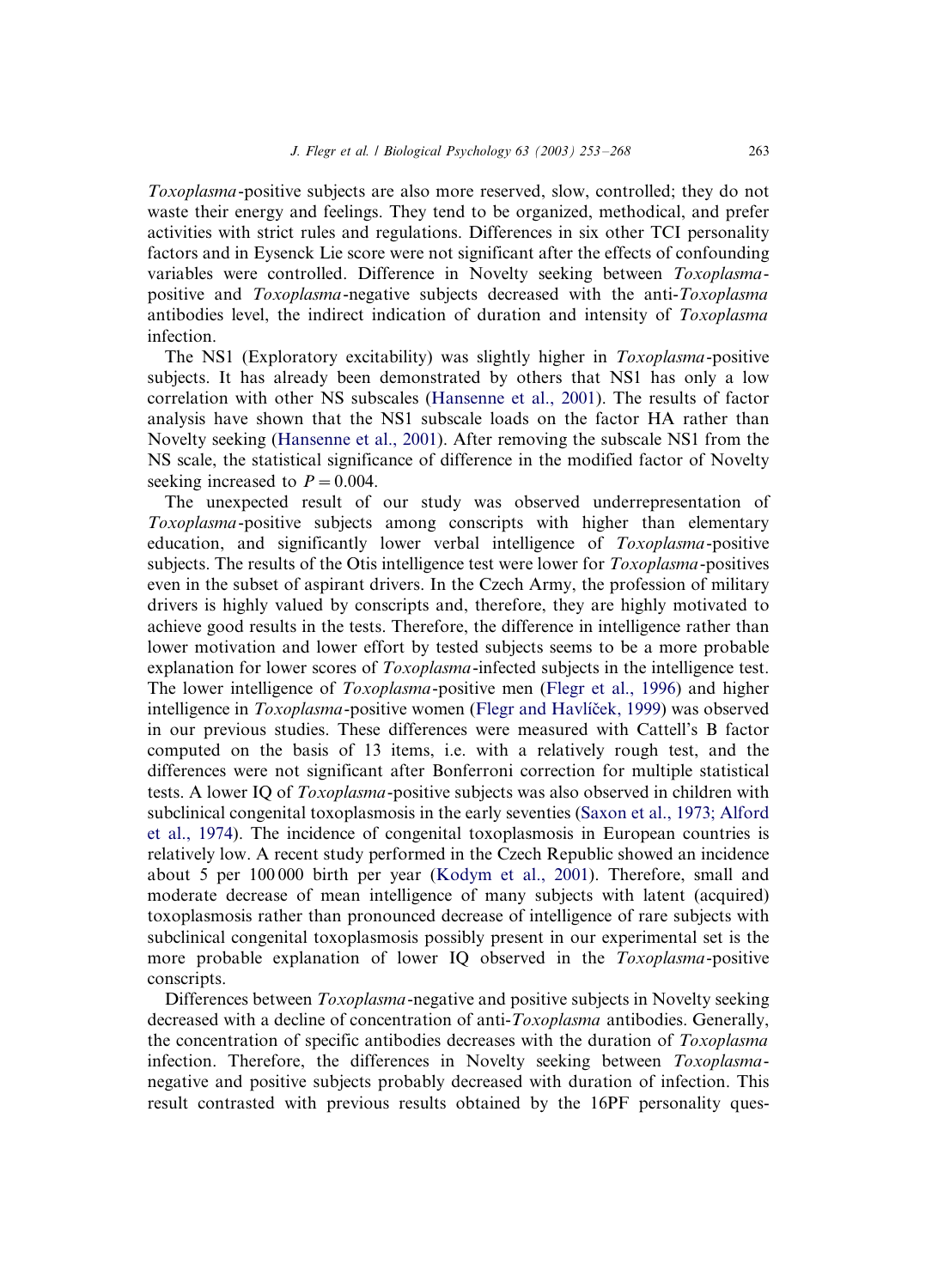tionnaire. The differences in 16PF personality factors between *Toxoplasma*-negative and positive subjects significantly increased both with duration of infection (for subjects diagnosed with acute toxoplasmosis  $24-300$  months before the study [\(Flegr](#page-13-0) [et al., 1996, 2000\)](#page-13-0)) and with a decrease of anti- $Toxoplasma$  immunity ([Flegr et al.,](#page-13-0) [2000\)](#page-13-0). Also, the differences in psychomotor performance between *Toxoplasma*negative and positive subjects significantly increased with decline of anti-Toxoplasma immunity (Havlíček et al., 2001). Such a difference in trends can be explained by difference in nature of personality factors measured by Cloninger TCI test and Cattel 16PF test. Personality factors monitored with 16PF are derived by factorial analyses of personality descriptors ([Nezami and Butcher, 2000](#page-14-0)). It is highly probable that such complex factors develop only slowly in human ontogeny and also respond only slowly to external factors, including the Toxoplasma infection. Therefore, the intensity of changes of these factors can correlate with the duration of toxoplasmosis. On the other hand, TCI factors, namely four temperament factors including Novelty seeking, are derived on the basis of biological data and at least some of them are tightly connected with concentrations of a particular neurotransmitter in the brain tissue [\(Cloninger et al., 1993](#page-13-0)). Therefore, they can quickly respond to changes in concentrations of neurotransmitters. Changes in TCI factors induced by Toxoplasma infection can in fact be instant. The observed positive correlation between intensity of personality factor changes and the concentration of anti-Toxoplasma antibodies may reflect the positive correlation between intensity of personality factor changes and intensity of Toxoplasma infection (or individual innate resistance to infection) rather than a negative correlation between intensity of personality factor changes and duration of infection. It is also possible that infected people have the capacity to develop compensation for changes in neurotransmitter levels in the course of the infection. Such compensation can be relatively difficult for changes in rather complex 16PF factors and practically impossible for psychomotor performance parameters.

Because of ethical reasons, it is not possible to perform infection experiments with human subjects. Without such experiments, however, it is not possible to decide whether a causal relation exists between *Toxoplasma* infection and personality factor changes. Theoretically, Toxoplasma can induce the personality changes, personality factors can influence the probability of *Toxoplasma* infection or an unknown third factor, such as the socioeconomic status of the subject, can influence both personality factors and probability of Toxoplasma infection. In our view, however, the most parsimonious explanation of our results is that the parasite infection, namely the presence of bradyzoites in tissue cysts in brains of infected subjects, induces changes in neurotransmitter level, which results in changes in TCI personality factors. This conclusion is based on five lines of indirect evidence:

1) The level of Novelty seeking appears to return to population norms with decrease of anti-*Toxoplasma* immunity. Such a correlation between the intensity of personality change and anti-Toxoplasma immunity can hardly be found if the level of Novelty seeking influences the probability of infection or if an unknown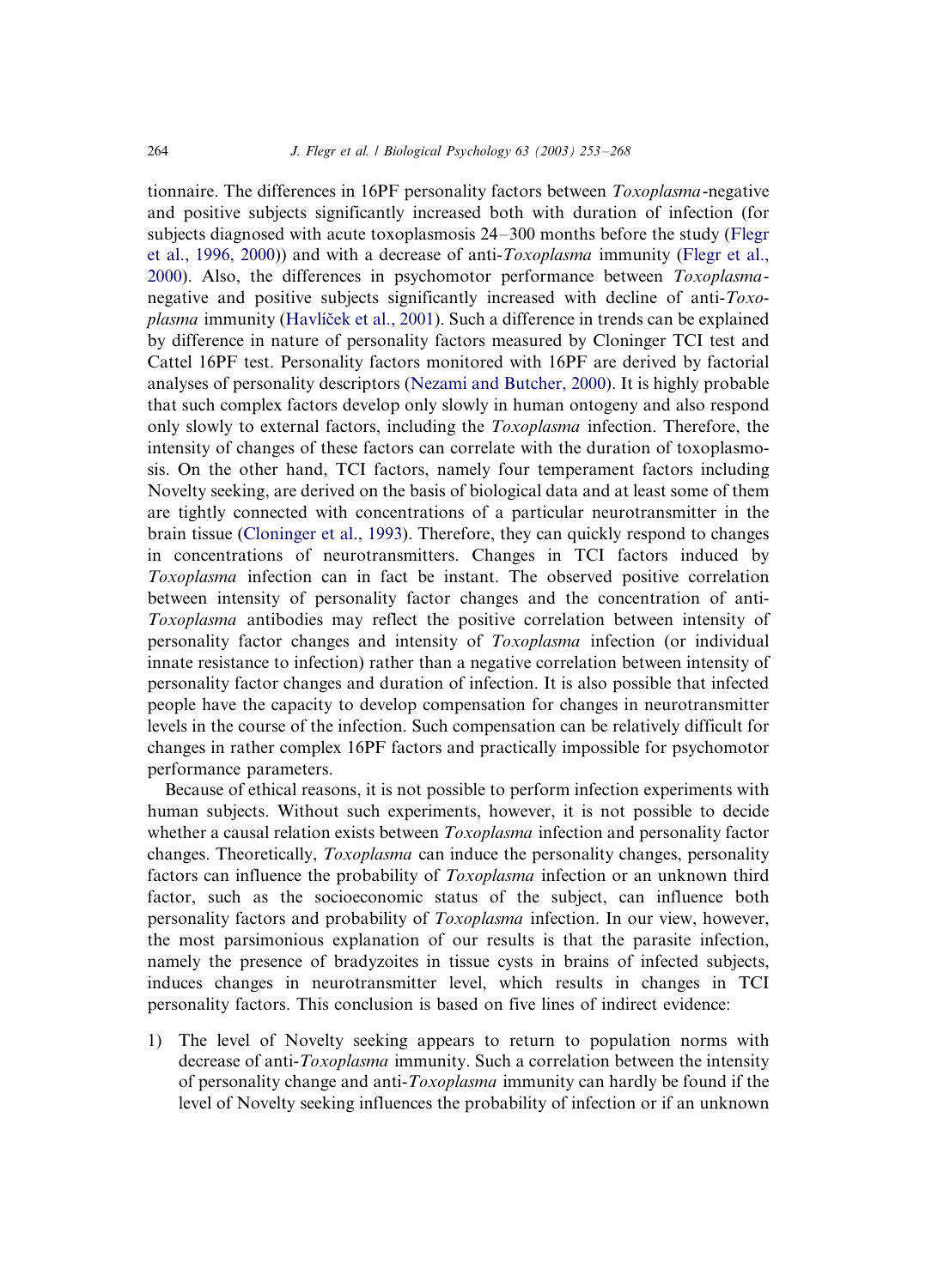factor independently influences both Novelty seeking and the probability of Toxoplasma infection.

- 2) The decrease of novelty seeking has been observed in Toxoplasma-infected rodents experimentally infected with *Toxoplasma* [\(Hutchison et al., 1980a; Hay](#page-14-0) [et al., 1984a](#page-14-0)).
- 3) The consumption of raw or undercooked meet is the major source of Toxoplasma infection in Czech Republic [\(Flegr et al., 1998\)](#page-13-0). The consumption of raw or undercooked meat is not a standard habit in Czech cuisine. Therefore, high Novelty seeking (or low HA) rather than low Novelty seeking would be more tightly associated with a higher probability of contracting Toxoplasma infection.
- 4) Novelty seeking is expected to be correlated with low basal dopaminergic activity (low basal firing rates of dopaminergic neurons being associated with postsynaptic supersensitivity and higher novelty seeking score, and inversely higher dopaminergic baseline activity being associated with relative postsynaptic downregulation and lower novelty seeking score) ([Cloninger et al., 1993;](#page-13-0) [Wiesbeck et al., 1995; Ruegg et al., 1997; Gerra et al., 2000; Suhara et al.,](#page-13-0) [2001; Hansene et al., 2002](#page-13-0)). The increased level of dopamine has already been observed in mice experimentally infected with Toxoplasma [\(Stibbs, 1985\)](#page-14-0).
- 5) Increased levels of dopamine in certain areas of the brain can play an important role in patients with certain forms of schizophrenia ([Creese et al., 1976;](#page-13-0) [Carlsson, 1988; Sawa and Snyde, 2002\)](#page-13-0). In many countries, one of two major risk factors for acquired toxoplasmosis is breeding of pet cats in the home [\(Frenkel et al., 1995; Flegr et al., 1998; Fan et al., 2001\)](#page-13-0). It has recently been shown that contact with cats is also an important risk factor in schizophrenia [\(Torrey and Yolken 1995; Torrey et al., 2000; Torrey and Yolken, 2002](#page-15-0)). Many studies have also directly demonstrated frequent association between acute toxoplasmosis and schizophrenia or higher prevalence of latent toxoplasmosis in patients with schizophrenia than in the normal population [\(Minto and Roberts,](#page-14-0) [1959; Robertson, 1965; Kramer, 1966; Ladee et al., 1966; Yolken et al., 2001\)](#page-14-0). These results, as well as our indirect indices for increased level of dopamine in the brain of infected subjects, suggest that  $T$ . gondii can be an etiological agent in at least some forms of schizophrenia.

The results of animals' studies and the nature of the personality changes associated with toxoplasmosis in men suggest that a possible relation between latent toxoplasmosis and an increase of dopamine level in the brain of infected subjects deserves future study.

# Acknowledgements

This research was supported by The Stanley Medical Research Institute (grant 01- 021) and partly by GA M $\overline{Sk}(CZ)$  (grant LN00B122) and Czech Ministry of Education (grant J13/981131-B4).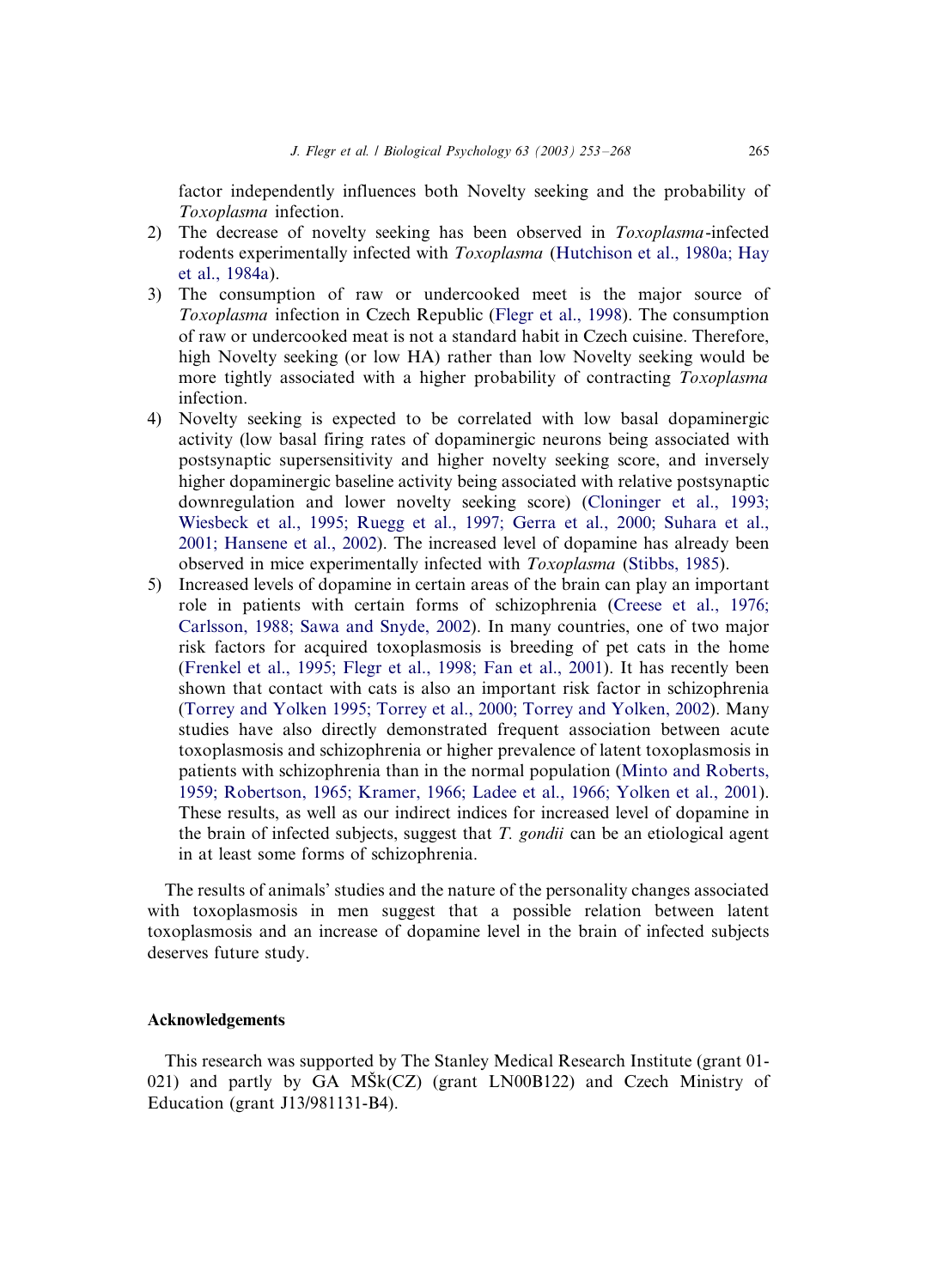#### <span id="page-13-0"></span>**References**

- Alford, C.A., Stagno, S., Reynolds, D.W., 1974. Congenital toxoplasmosis: clinical, laboratory, and therapeutic consideration, with special reference to subclinical disease. Bulletin of the New York Academy of Medicine 50, 160-181.
- Benjamin, J., Li, L., Patterson, C., Greenberg, B.D., Murphy, D.L., Hamer, D.H., 1996. Population and familial association between the D4 dopamine receptor gene and measures of novelty seeking. Nature Genetics 12, 81-84.
- Berdoy, M., Webster, J.P., Macdonald, D.W., 2000. Fatal attraction in rats infected with Toxoplasma gondii. Proceedings of the Royal Society of London-B. Biological Sciences 267, 1591–1594.
- Cloninger, C.R., Svrakic, D.M., Przybeck, T.R., 1993. A psychobiological model of temperament and character. Archives of General Psychiatry 50, 975-990.
- Cloninger, C.R., Przybeck, T.R., Svrakic, D.M., Wetzel, R.D., 1994. The Temperament and Character Inventory (TCI): A Guide to Its Development and Use. Washington University Press, Center for Psychobiology of Personality, St. Louis MO.
- Carlsson, A., 1988. The current status of the dopamine hypothesis of schizophrenia. Neuropsychopharmacology 1, 179-186.
- Creese, I., Burt, D.R., Snyder, S.H., 1976. Dopamine receptor binding predicts clinical and pharmacological potencies of antischizophrenic drugs. Science 192, 481-483.
- Ebstein, R.P., Novick, O., Umansky, R., Priel, B., Osher, Y., Blaine, D., Bennett, E.R., Nemanov, L., Katz, M., Belmaker, R.H., 1996. Dopamine D4 receptor (D4DR) exon III polymorphism associated with the human personality trait of novelty seeking. Nature Genetics  $12$ ,  $78-80$ .
- Fan, C.K., Liao, C.W., Kao, T.C., Lu, J.L., Su, K.E., 2001. Toxoplasma gondii infection: relationship between seroprevalence and risk factors among inhabitants in two offshore islands from Taiwan. Acta Medica Okayama 55, 301-308.
- Flegr, J., Havlíček, J., 1999. Changes in personality profile of young women with latent toxoplasmosis. Folia Parasitologica 46, 22-28.
- Flegr, J., Hrdý, I., 1994. Influence of chronic toxoplasmosis on some human personality factors. Folia Parasitologica 41,  $122-126$ .
- Flegr, J., Zitková, S., Kodym, P., Frynta, D., 1996. Induction of changes in human behaviour by the parasitic protozoan  $Toxoplasm$ a gondii. Parasitology 113, 49-54.
- Flegr, J., Hrdá, S., Tachezy, J., 1998. The role of psychological factors in questionnaire-based studies on routes of human toxoplasmosis transmission: the raw meat consumption but not the contact with cats seem to be the major risk factor. Central European Journal of Public Health 6, 43–48.
- Flegr, J., Kodym, P., Tolarová, V., 2000. Correlation of duration of latent Toxoplasma gondii infection with personality changes in women. Biological Psychology  $53$ ,  $57-68$ .
- Frenkel, J.K., Hassanein, K.M., Hassanein, R.S., Brown, E., Thulliez, P., Quinteronunez, R., 1995. Transmission of Toxoplasma gondii in Panama City, Panama: a five-year prospective cohort study of children, cats, rodents, birds, and soil. American Journal of Tropical Medicine and Hygiene 53, 458-468.
- Gerra, G., Zaimovic, A., Timpano, M., Zambelli, U., Begarani, M., Marzocchi, G.F., Ferri, M., Delsignore, R., Brambilla, F., 2000. Neuroendocrine correlates of temperament traits in abstinent opiate addicts. Journal of Substance Abuse 11, 337–354.
- Hansenne, M., Le Bon, O., Gauthier, A., Ansseau, M., 2001. Belgian normative data of the temperament and character inventory. European Journal of Psychological Assessment  $17$ ,  $56-62$ .
- Hansene, M., Pinto, E., Pitchot, W., Reggers, J., Scantamburlo, G., Moor, M., Anseau, M., 2002. Further evidence on the relationship between dopamine and novelty seeking: a neuroendocrine study. Personality and Individual Differences 33, 967-977.
- Havlíček, J., Gašová, Z., Smith, A.P., Zvára, K., Flegr, J., 2001. Decrease of psychomotor performance in subjects with latent "asymptomatic" toxoplasmosis. Parasitology  $122$ ,  $515-520$ .
- Hay, J., Aitken, P.P., Hutchison, W.M., Graham, D.I., 1983a. The effect of congenital and adult-acquired Toxoplasma infections on the motor performance of mice. Annals of Tropical Medicine and Parasitology  $77, 261-277$ .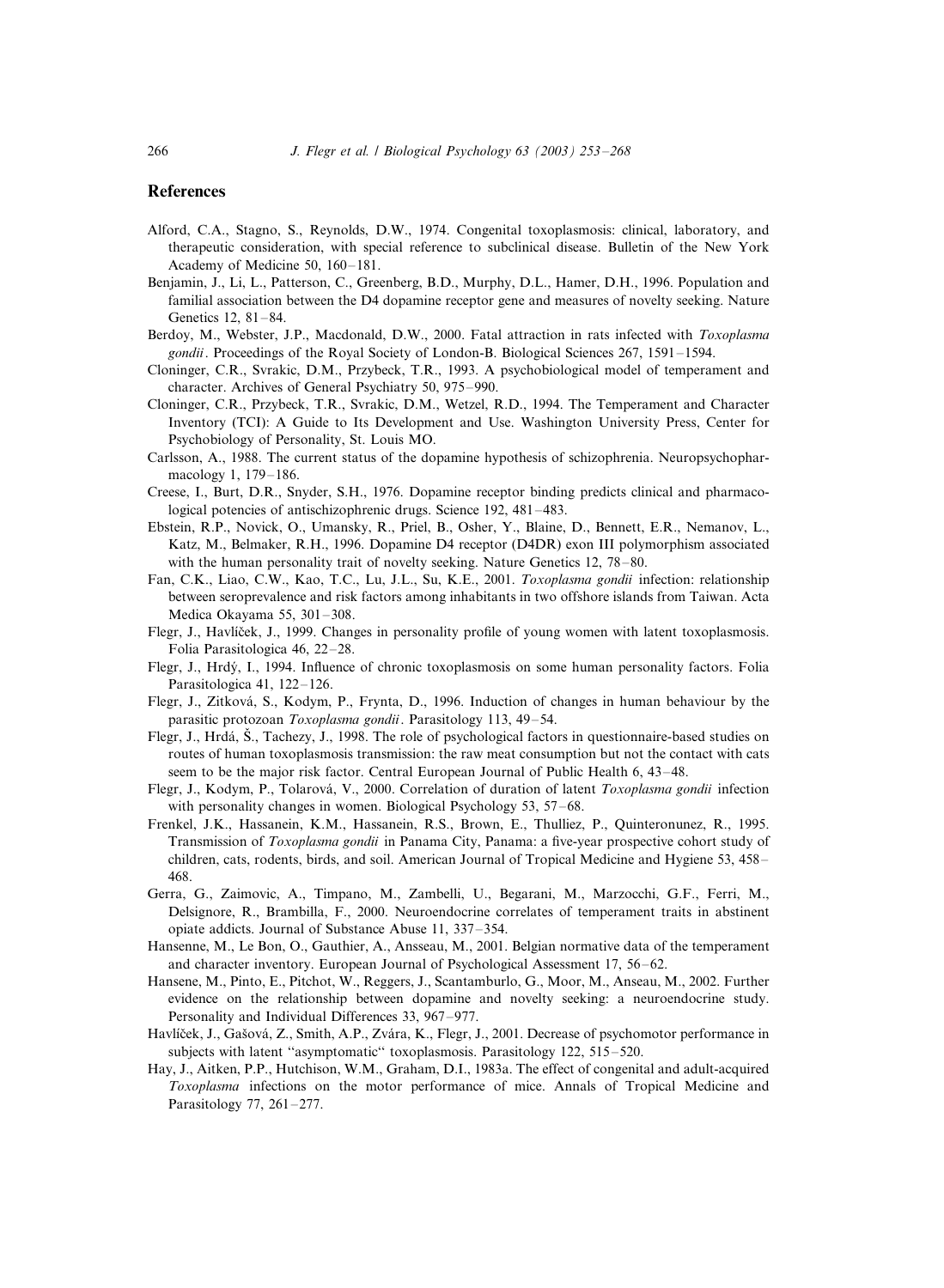- <span id="page-14-0"></span>Hay, J., Hutchison, W.M., Aitken, P.P., Graham, D.I., 1983b. The effect of congenital and adult-acquired Toxoplasma infections on activity and responsiveness to novel stimulation in mice. Annals of Tropical Medicine and Parasitology 77, 483-495.
- Hay, J., Aitken, P.P., Graham, D.I., 1984a. Toxoplasma infection and response to novelty in mice. Zeitschrift für Parasitenkunde 70, 575-588.
- Hay, J., Aitken, P.P., Hair, D.M., Hutchison, W.M., Graham, D.I., 1984b. The effect of congenital Toxoplasma infection on mouse activity and relative preference for exposed areas over a series of trials. Annals of Tropical Medicine and Parasitology 78, 611-618.
- Hay, J., Aitken, P.P., Arnott, M.A., 1985. The influence of congenital Toxoplasma infection on the spontaneous running activity of mice. Zeitschrift für Parasitenkunde 71, 459–462.
- Hrdá, Š., Votýpka, J., Kodym, P., Flegr, J., 2000. Transient nature of Toxoplasma gondii-induced behavioral changes in mice. Journal of Parasitology  $86, 657-663$ .
- Hutchison, W.M., Aitken, P.P., Wells, B.W.P., 1980a. Chronic Toxoplasma infections and familiaritynovelty discrimination in the mouse. Annals of Tropical Medicine and Parasitology 74, 145–150.
- Hutchison, W.M., Aitken, P.P., Wells, B.W.P., 1980b. Chronic Toxoplasma infections and motor performance in the mouse. Annals of Tropical Medicine and Parasitology 74, 507-510.
- Kodym, P., Malý, M., Švandová, E., Lezatková, H., Bažoutová, M., Vlčková, J., Beneš, C., Zástěra, M.,  $2001$ . Toxoplasma in the Czech Republic 1923–1999: first case to widespread outbreak. International Journal for Parasitology 31, 125-132.
- Kožený, J., Tišanská, L., 1998. Formální vlastnosti dotazníku TCI testované na datech adolescentu. Ceskoslovenská Psychologie 42, 75-83.
- Kramer, W., 1966. Frontiers of neurological diagnosis in acquired toxoplasmosis. Psychiatria Neurologia Neurochirurgia 69, 43-64.
- Ladee, G.A., Scholten, J.M., Meyes, F.E.P., 1966. Diagnostic problems in psychiatry with regard to acquired toxoplasmosis. Psychiatria Neurologia Neurochirurgia 69, 65–82.
- Minto, A., Roberts, F.J., 1959. The psychiatric complications of toxoplasmosis,. The Lancet 1, June 6, 1180-1182.
- Nezami, E., Butcher, J.N., 2000. Objective personality assessment. In: Goldstein, G., Hersen, M. (Eds.), Handbook of Psychological Assessment, third ed. Pergamon Press, Amsterdam, pp. 413-435.
- Otis, A.S., 1954. Otis Quick-Scoring Mental Ability Test, New Edition. Word Book Co, Tarrytown-on-Hudson, NY.
- Paterson, A.D., Sunohara, G.A., Kennedy, J.L., 1999. Dopamine D4 receptor gene: novelty or nonsense. Neuropsychopharmacology 21, 3-16.
- Pokorný, J., Fruhbauer, Z., Polednáková, S., Sýkora, J., Zástera, M., Fialová, D., 1989. Assessment of antitoxoplasmatic IgG antibodies with the ELISA method. Ceskoslovenská Epidemiologie 38, 355-361.
- Preiss, M., Klose, J., 2001. Diagnostika poruch osobnosti pomocí teorie C.R. Cloningera. Psychiatrie 4,  $226 - 231$ .
- Remington, J.S., Krahenbuhl, J.L., 1982. Immunology of Toxoplasma gondii. In: Nahmias, A.J., O'Reilly, J. (Eds.), Immunology of Human Infection, Part II. Plenum Publishing Corporation, New York, pp.  $327 - 371$ .
- Robertson, J.S., 1965. Toxoplasma skin- and dye-test surveys of severely subnormal patients in Lincolnshire. Journal of Hygiene-Cambridge 63, 89–98.
- Ruegg, R.G., Gilmore, J., Ekstrom, R.D., Corrigan, M., Knight, B., Tancer, M., Leatherman, M.E., Carson, S.W., Golden, R.N., 1997. Clomipramine challenge responses covary with Tridimensional Personality Questionnaire scores in healthy subjects. Biological Psychiatry 44, 1123-1129.
- Sawa, A., Snyde, S.H., 2002. Schizophrenia: diverse approaches to a complex disease. Science 296, 692-695.
- Saxon, S.A., Knight, W., Reynolds, D.W., Stagno, S., Alford, C.A., 1973. Intellectual deficits in children born with subclinical congenital toxoplasmosis: a preliminary report. Journal of Pediatrics 72, 792-797.
- Stibbs, H.H., 1985. Changes in brain concentrations of catecholamines and indoleamines in *Toxoplasma* gondii infected mice. Annals of Tropical Medicine and Parasitology 79, 153-157.